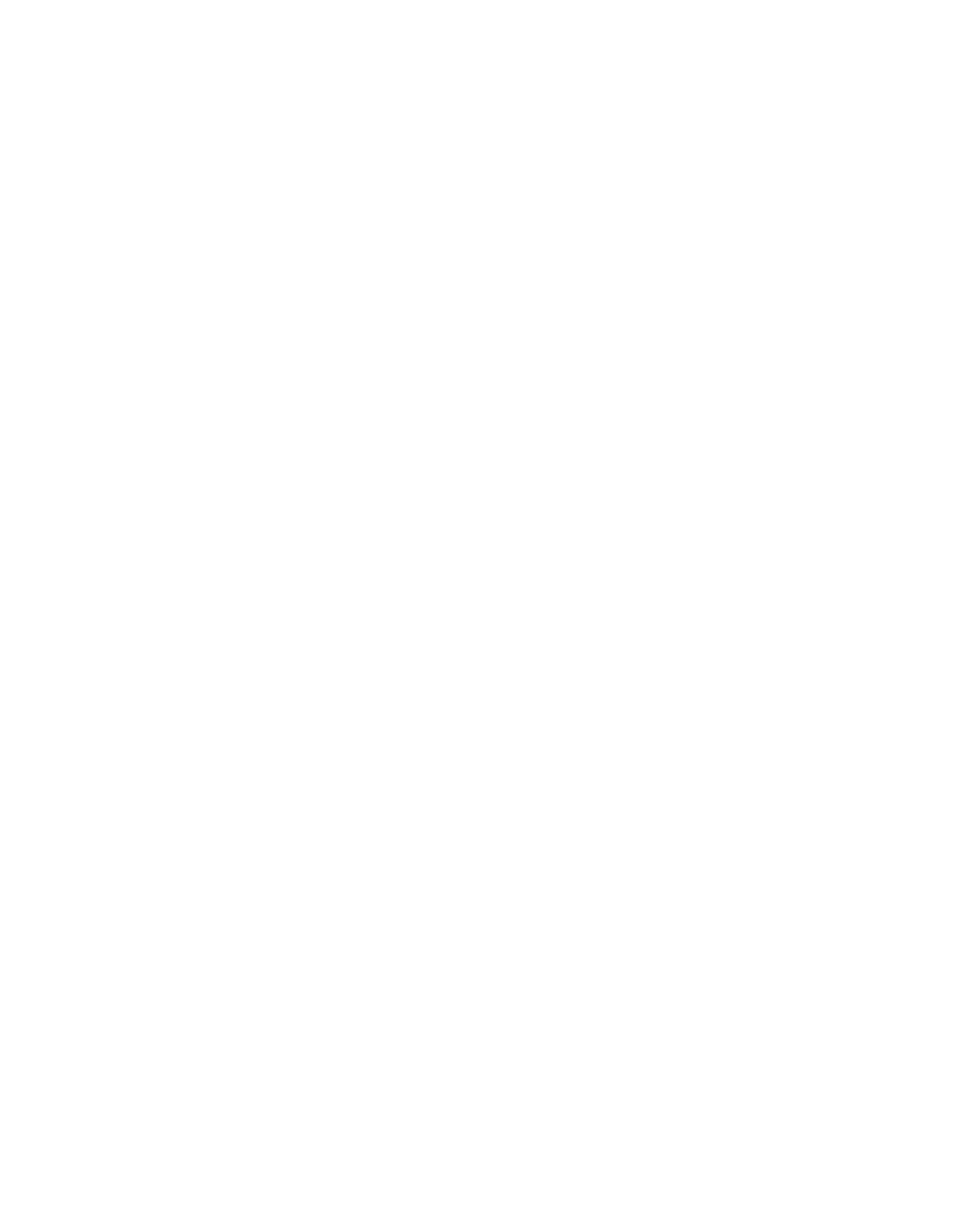

2022 IMF and World Bank Spring Meetings

Written Statement to the International Monetary Fund Committee

Mathias Cormann OECD Secretary-General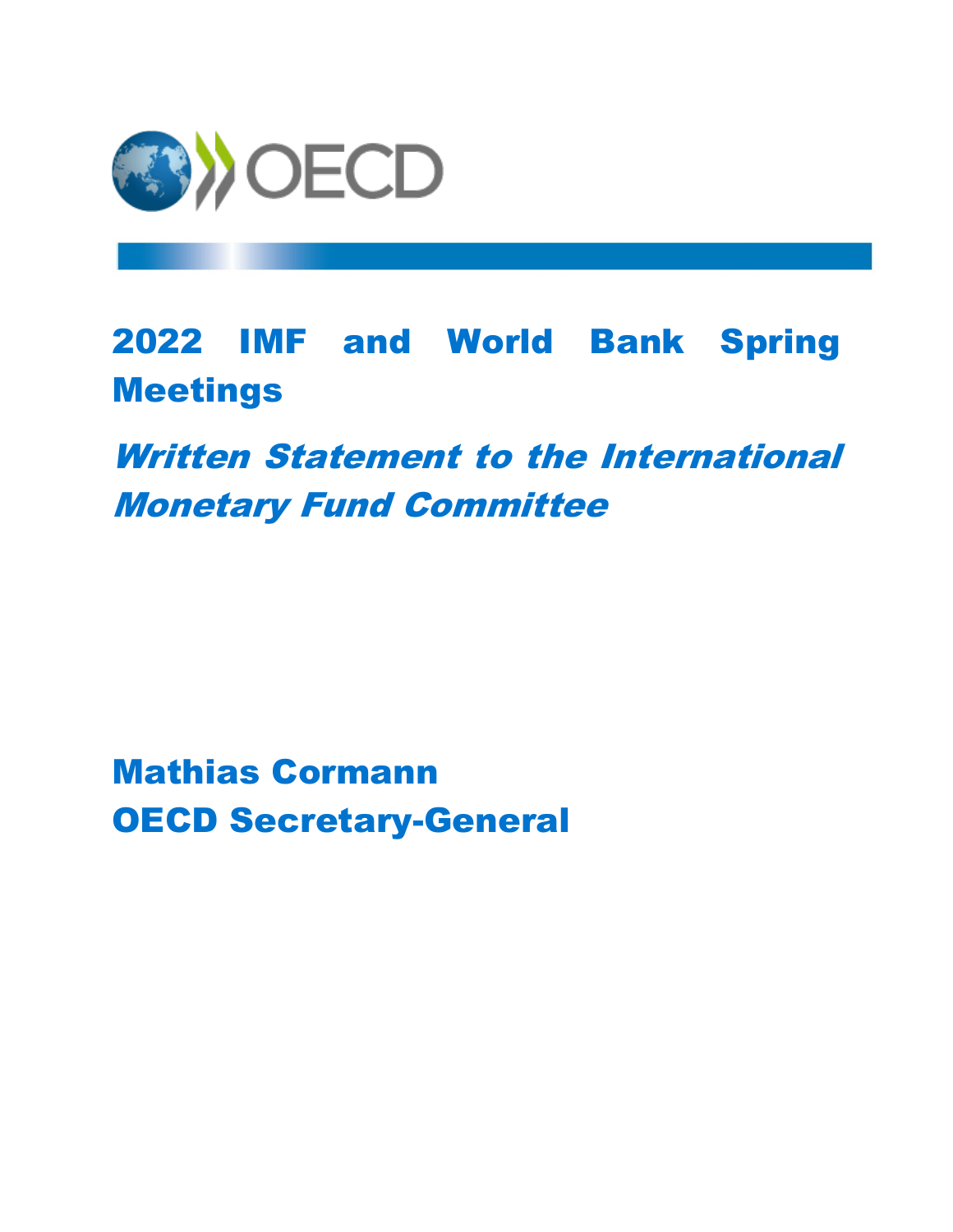## **The Global Economic Outlook**

- 1. **Russia's unprovoked war of aggression against Ukraine has caused a humanitarian crisis and thrown the global economic recovery into doubt.** Prior to the outbreak of the war, most key global macroeconomic variables were projected to normalise following two difficult years marked by the COVID-19 pandemic. In the *December 2021 OECD Economic Outlook*, the global growth rate in 2023 was projected to be similar to that prevailing in the immediate pre-pandemic period, with most OECD economies returning to full employment. Inflation was expected to converge to levels close to policy objectives, though later and from higher levels than previously expected in most countries. Macroeconomic policy settings were also expected to normalise, with exceptional monetary policy accommodation being progressively removed and pandemic-related fiscal measures phased out. This broadly favourable global economic outlook has been disrupted by Russia's large-scale invasion of Ukraine.
- 2. **The effects of the war will operate through many channels.** Large output falls in both Russia and Ukraine will hamper global economic activity and reduce demand for output from other countries. The global effect is expected to be relatively contained, as Russia and Ukraine account for about 2% of global GDP and trade. Their financial linkages with other countries are also generally limited.
- 3. **Russia and Ukraine are major suppliers in a number of commodity markets.** They account for about 30% of global exports of wheat, 20% of corn, mineral fertilisers and natural gas, and 11% of oil. Global supply chains are also dependent on Russian exports of several metals, such as nickel and palladium. Russia and Ukraine are also sources of inert gases such as argon and neon, which are used in the production of semiconductors, and are large producers of titanium sponge, which is used in aircraft production. Both countries also have globally important reserves of uranium. The prices of many of these commodities have increased sharply since the onset of the war, despite the absence of any significant disruptions of production or export volumes yet.
- 4. **Disruptions to, or the cessation of, wheat and other agricultural exports from Russia and Ukraine would result in serious shortages in many emerging-market and developing economies (EMDEs), and exacerbate food price increases that are already weighing on vulnerable social groups in all countries.** There could be an acute risk of economic crises in some EMDEs and humanitarian disasters, with a sharp increase in poverty and hunger. The food supply shock could be compounded by fertiliser shortages, with Russia and Belarus being major suppliers to many countries. To monitor and mitigate such risks, countries must provide the assistance necessary to facilitate planting, including in Ukraine, tackle logistical barriers limiting the supply of food to EMDE importers, and refrain from export restrictions of food and other agricultural products.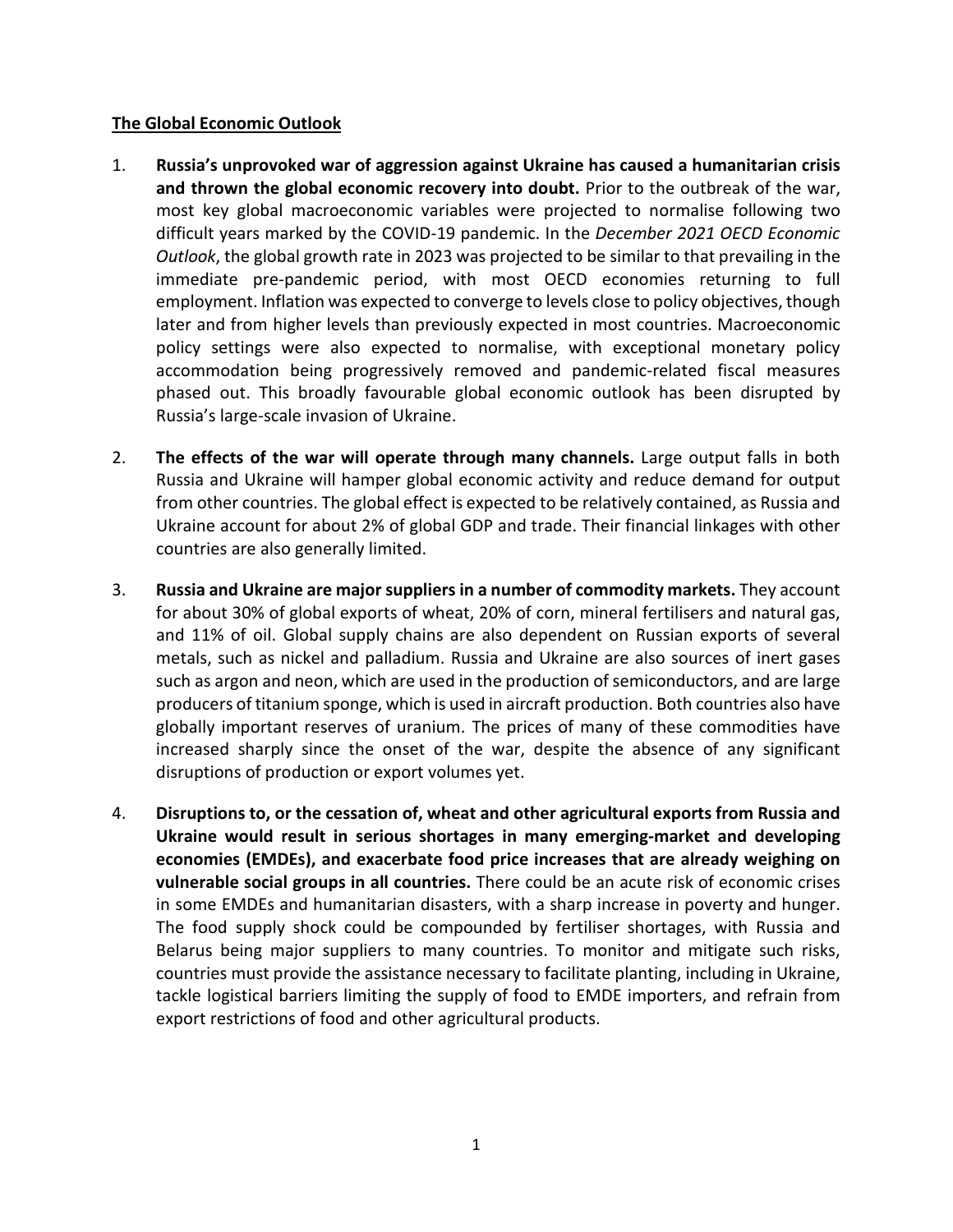- 5. **The war and related sanctions are also causing global disruptions through financial and business channels.** Sanctions placed on Russia have targeted selected individuals and banks, reduced access to foreign capital and frozen access to foreign exchange reserves held by the Central Bank of Russia (CBR) in Western economies. An initial sharp depreciation of the rouble forced the CBR to more than double its policy interest rate to 20%, and risk premia on Russian sovereign debt have widened substantially. Delays and difficulties in making international payments are disrupting trade and could result in defaults on Russian debts, with US banks now prohibited from handling USD payments from Russia. Financial market conditions around the world have also tightened, reflecting greater risk aversion and uncertainty. Commercial air travel and freight traffic by air and sea are being rerouted, becoming more expensive (including because of higher insurance rates) or ceasing altogether, and many multinational companies have suspended operations in Russia. These disruptions are adding to the supply chain difficulties faced by companies around the world.
- 6. **The magnitude of the economic impact of the war is highly uncertain, and will depend in part on its duration and the policy responses, but it is clear that it will result in a substantial drag on global growth and stronger inflationary pressures.** High-frequency data already show some of the potential adverse effects on activity and prices. Consumer confidence declined sharply in March, particularly in Europe. Business surveys also suggest a weakening of new manufacturing export orders, and a renewed rise in supply chain pressures, such as delivery times. The preliminary Kiel Trade Indicator for March, based on real time container ship movements, points to a month-on-month reduction in global trade, with a sharp fall in the number of container ships arriving and departing from Russian ports. In Russia, air traffic has slowed considerably, with around one-third fewer flights from major airports in March, and prices are rising sharply. In the last full week of March, consumer prices in Russia were around 8½ per cent higher than a month earlier.
- 7. **The** *March 2022 OECD Economic Outlook Interim Report* **provided illustrative simulations suggesting that, compared to a no-war baseline, global growth could be reduced by over 1 percentage point and global inflation raised by close to 2½ percentage points in the first full year after the start of the conflict.** These estimates are based on the assumption that the commodity and financial market shocks seen in the first two weeks of the conflict persist for one year, and include an output decline of over 10% in Russia.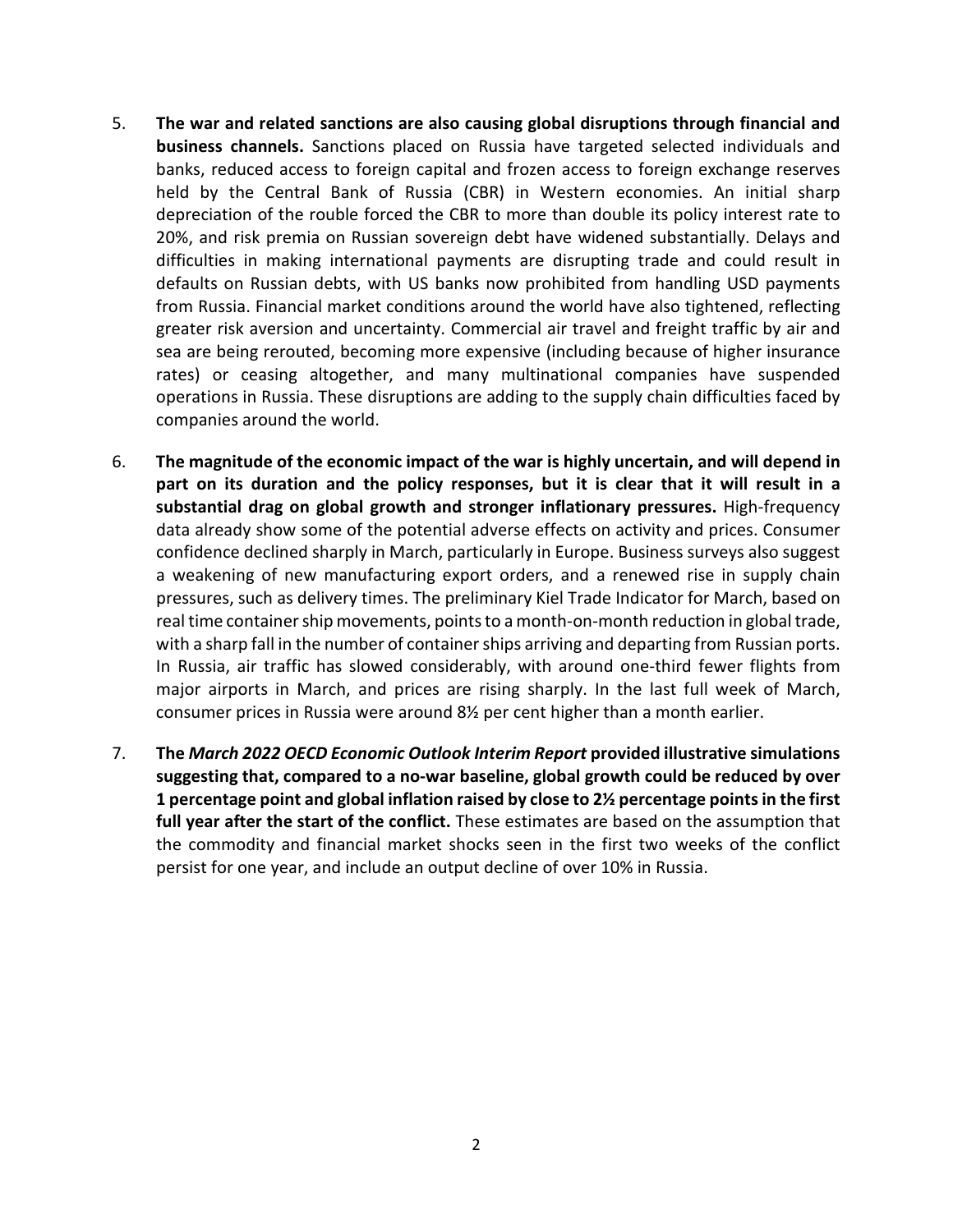- 8. **The impact of the simulated shocks differs across regions, with European economies collectively being the hardest hit, particularly those bordering Russia or Ukraine.** This reflects greater gas price rises in Europe than elsewhere and stronger pre-war business and energy linkages with Russia. Advanced economies in the Asia-Pacific region and the Americas have weaker trade and investment links with Russia, and some are commodity producers who are benefiting from the increase in prices seen since the start of the war. Even so, growth in these cases is still hit by weaker global demand and the impact of higher prices on household incomes and spending. Growth outcomes in EMDEs reflect a balance between stronger output in some commodity-producing economies and deeper declines in the major commodity-importing economies, and the adverse impact of higher investment risk premia. Higher food and energy prices are also pushing up inflation more than in the advanced economies.
- 9. **These simulations provide an initial insight into the potential impact of the war based on the market disruptions observed in its early stages.** They do not incorporate many factors that could intensify the adverse effects, such as further sanctions or embargos, disruptions to shipping and air traffic, the unavailability of key products from Russia, export bans on food and other commodities, or undermined consumer confidence.
- 10. **A key potential risk is that energy exports from Russia to Europe could cease completely.** The impact of such a shock is difficult to quantify, but could be severe given low levels of gas reserves and limited possibilities to switch quickly to alternative sources. If, for example, gas prices were to return to the peak reached just after the start of the war and remain there, the price shock would be twice as large as assumed in the initial simulations. This would imply an additional 1¼ percentage point increase in inflation in Europe and a further reduction to European growth by over  $\frac{1}{2}$  percentage point.
- 11. **Input-output linkages are another way to assess the direct output effects of a reduction in energy inputs is via input-output linkages.** An illustrative reduction in imported energy inputs in all European economies, equivalent to the share of imported energy inputs from Russia in total energy use in each economy, would directly reduce gross output in European economies by around  $1\frac{1}{2}$  percentage point. The impact across Europe would be uneven, with those countries closer and more dependent on Russia being more heavily hit than others. All sectors of the economy would be affected.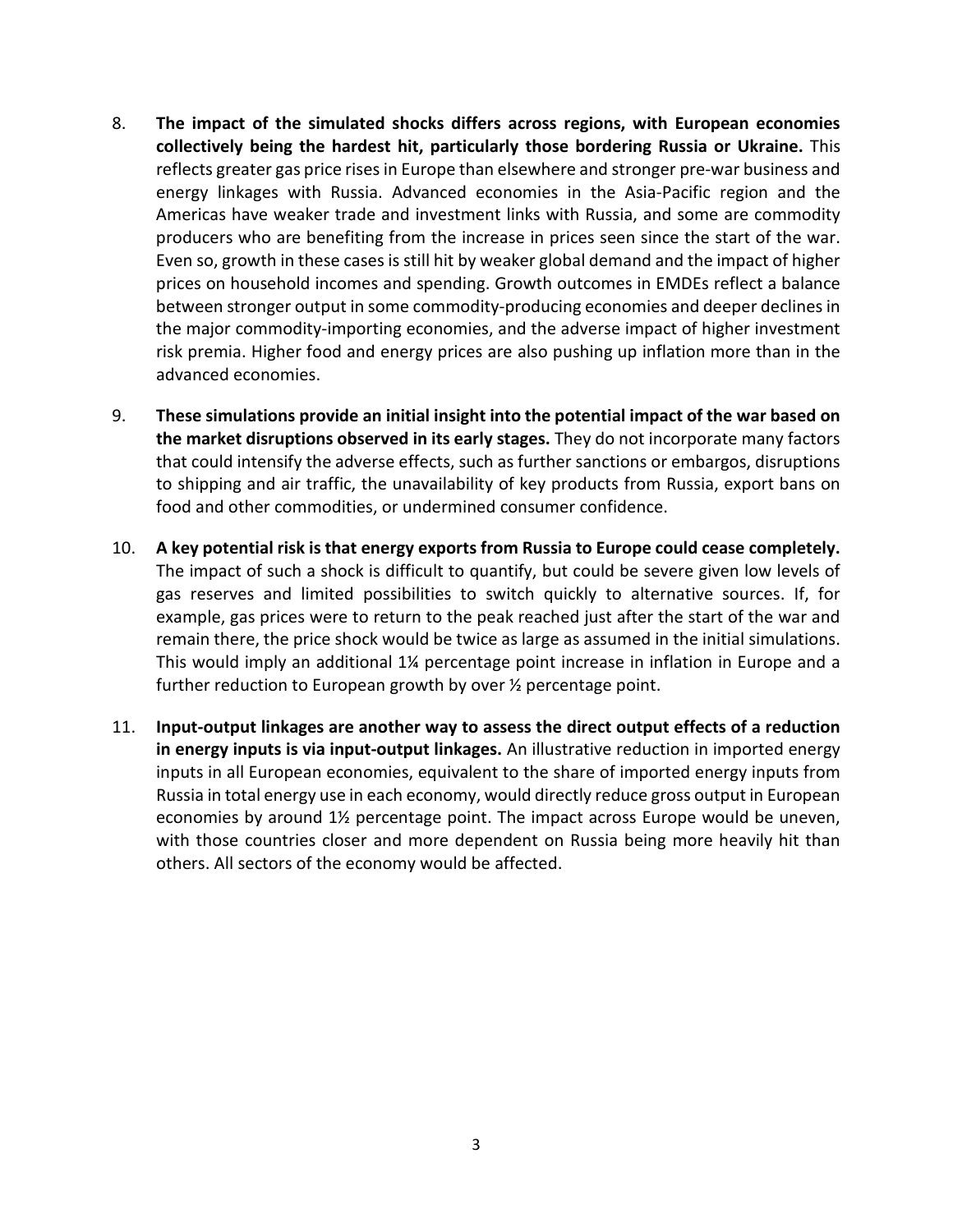- 12. **The humanitarian cost of the war is high and growing. Over 4.7 million people have already fled Ukraine since the start of the war, far more than the annual flow of asylumseekers into Europe at the height of the Syrian refugee crisis in 2015-16, which was in the order of 1 million per year.** Supporting refugees from Ukraine will require spending on housing, food, medical assistance, childcare and schooling. The spending challenge is difficult to predict due to uncertainty about the number of refugees, the length of time they will stay, and the amount of spending per refugee. Based on the estimated cost for processing and accommodating asylum-seekers in 2015-16, the inflow of 4.3 million refugees from Ukraine seen so far could result in a direct first-year cost of at least 0.35% of EU GDP, and much more in the major host economies.
- 13. **There are also other potential longer-term consequences from the war, including pressures for higher spending on defence in Europe and elsewhere, changes to the structure of energy markets, the potential fragmentation of payment systems and shifts in the composition of foreign exchange reserves.** A re-division of the world into blocs separated by barriers would sacrifice some of the gains from specialisation, economies of scale and the diffusion of information and know-how. These changes would diminish the efficiency gains from having a global trade and financial system with a single dominant reserve currency.

## **Policy Requirements**

- 14. **The costs and uncertainty arising from the war add to the challenges already facing policymakers from unexpectedly strong inflationary pressures and imbalances related to the pandemic.** OECD consumer price inflation was 7.7% in February, the highest rate since December 1990, with further increases set to occur in March due to the initial impact of the war on food and energy prices.
- 15. **Faced with a new negative supply shock of uncertain duration and magnitude, monetary policy should remain focused on ensuring well-anchored inflation expectations.** Steps towards the normalisation of monetary policy should continue in advanced economies, albeit at a differentiated pace and with frequent reassessment as the war evolves. The case for continued normalisation is particularly strong in economies such as the United States, where the recovery from the pandemic is well-advanced and broad-based inflation pressures were already apparent ahead of the recent commodity price surge. A slower pace of policy normalisation is appropriate in economies where core inflation is low, wage pressures remain modest and the impact of the conflict on growth is greatest. In the most affected economies, a pause might be needed to fully assess the consequences of the crisis. In all countries, renewed asset purchases, expanded currency swap lines and a temporary easing of prudential regulations can be used if necessary to ease liquidity shortages in financial markets.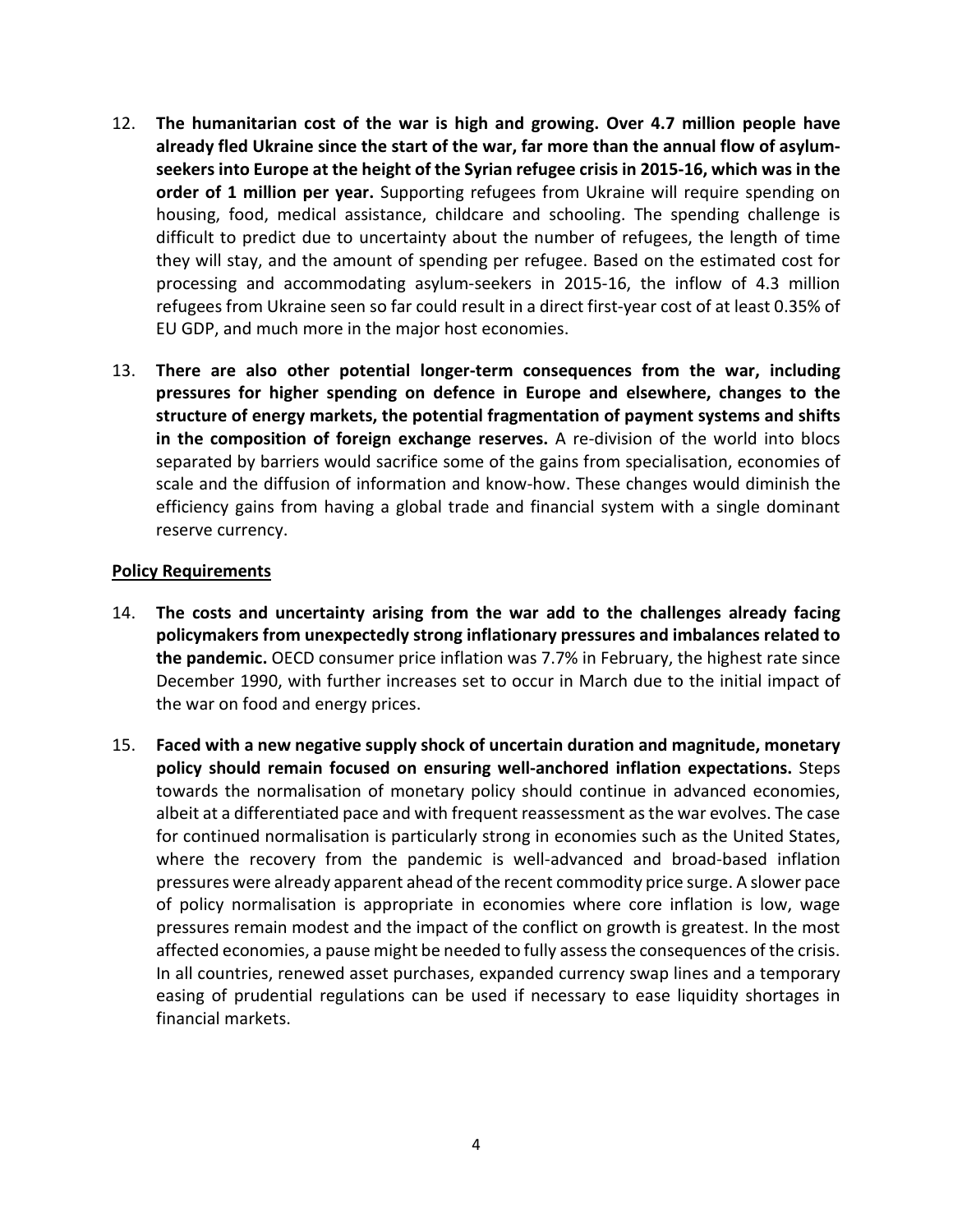- 16. **Amidst rising inflationary pressures and a shift towards monetary policy normalisation in the major advanced economies, the monetary policy stance has already been tightened substantially in some EMDEs over the past year to help anchor inflation expectations.** Higher food and energy prices are likely to require additional tightening, given the greater weight of commodities in consumer price inflation in EMDEs.
- 17. **Ahead of the conflict, the fiscal stance was set to tighten gradually in most advanced economies in 2022-23 due to the withdrawal of pandemic-related support measures and some discretionary fiscal consolidation.** These plans are being reconsidered in many countries in light of the war. Immediate spending priorities include the costs of supporting refugees in Europe and cushioning the immediate effects of the commodity and food price shocks on vulnerable households and companies. In the medium-term, greater investment in clean energy and higher defence spending are both likely to be high on the agenda. Fortunately, debt service burdens generally remain moderate, despite sizeable fiscal deficits and higher debt levels, providing room for additional temporary and carefully targeted fiscal support where needed, particularly while interest rates remain low. Also, in some countries, extra spending could be funded by taxation of windfall gains arising from the spike in energy prices.
- 18. **The scope for additional fiscal support varies considerably among EMDEs, with many facing difficult trade-offs between supporting incomes and ensuring debt sustainability and investor confidence.** Higher commodity prices should, however, bolster fiscal revenues in commodity-exporting countries, providing some leeway to cushion the shock of higher food and energy prices on household incomes.
- 19. **Lower-income countries and households spend the highest share of their incomes on energy and food.** Many governments had already introduced measures to offset the effects of the large energy price increases seen before the start of the war, and these measures are now being strengthened further. The policies used include income support, such as transfers, as well as price measures, including lower electricity tariffs for low-income households, VAT cuts on electricity and gas, reductions in excise taxes on liquid fuels and electricity and energy price freezes. In some countries, subsidies have been provided to electricity companies to compensate for capping price increases.
- 20. **To keep costs manageable, and avoid distorting price signals, support to offset energy price rises should be targeted and temporary.** Lower tax rates and price caps directly reduce energy costs but benefit high-income households as well as those most in need of help. Cash transfers can be better targeted, and have higher multiplier effects if focused on low- and middle-income households, but may take longer to put in place.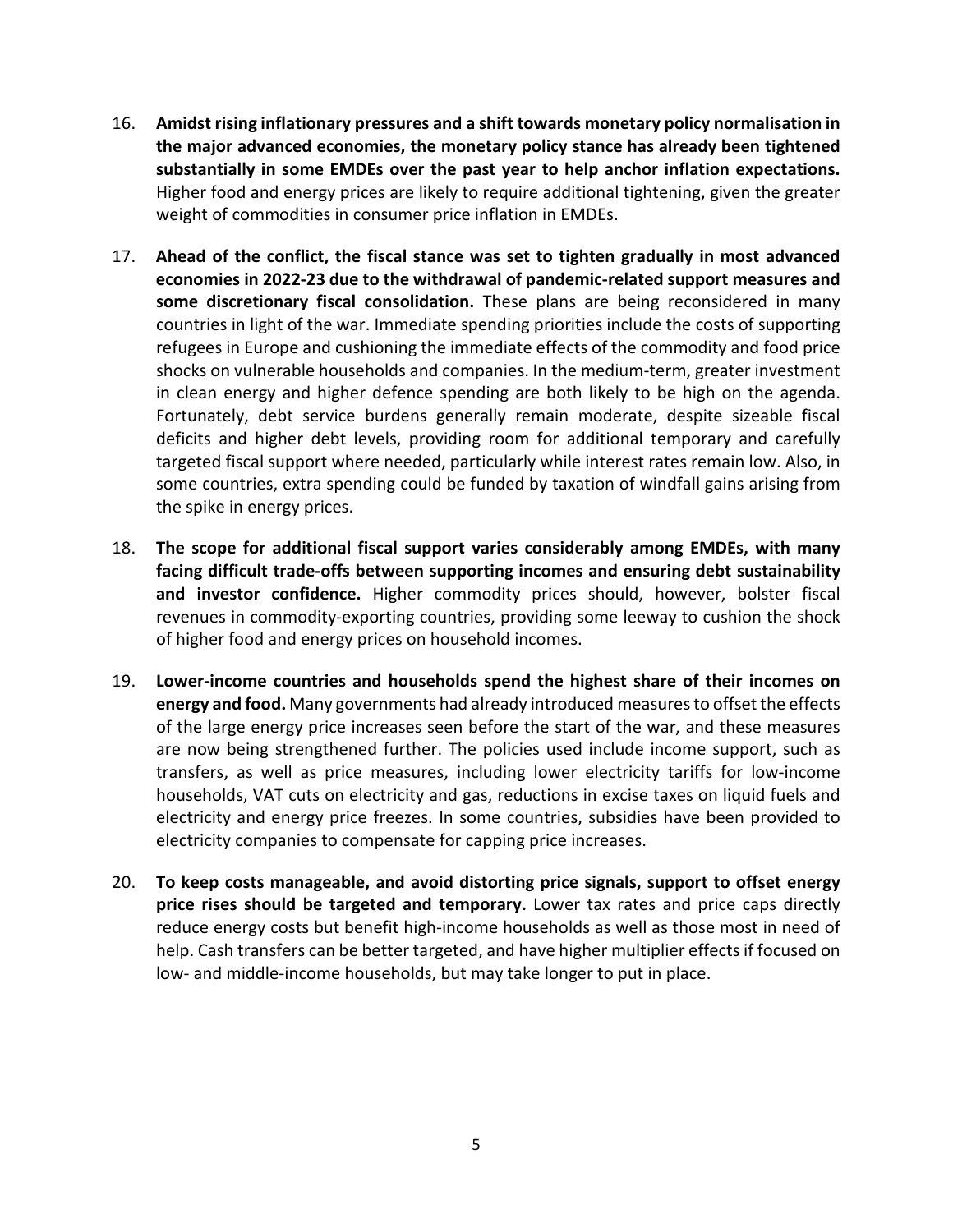- 21. **The main fiscal issue that arises with supporting refugees from Ukraine is burden-sharing among European countries.** Refugees have initially gone to neighbouring countries, primarily Poland, Romania, Hungary, Moldova, and Slovakia, with some then transiting to other countries. The initial costs are manageable for the EU as a whole, but much less so for these main destination countries individually. Greater burden-sharing of the fiscal costs incurred by receiving countries and EU support to the major host countries would allow support to be delivered more effectively.
- 22. **Another issue highlighted by the war is the importance of diversifying energy sources to improve energy security.** The war has served as a reminder that many OECD economies are heavily reliant on fossil fuel energy, exposing them to a high risk of price shocks and even shortages. More than a third of the EU's electricity is produced with fossil fuels, and until recently Russia has provided around 40% of European natural gas imports, a similar proportion of coal imports, and approximately one quarter of oil imports. Improving the security of energy supply in Europe is a medium-term endeavour, but significant gains can be achieved quickly. In early March, the International Energy Agency set out a 10 Point Plan on how to reduce reliance on gas imports from Russia by between one-third and one-half over the next year. The European Commission has produced an even more ambitious plan, aiming for a two-thirds reduction this year.
- 23. **In the longer-term, OECD countries should reduce their reliance on fossil fuel imports by providing incentives to move towards alternative energy sources and investing in clean energy and energy efficiency.** In Europe, improving the interconnection among domestic electricity grids can reduce energy costs and improve security. More generally, a strategic clean energy transition should aim to reduce vulnerabilities along the way, and be coupled with investment in innovation and infrastructure to develop the technologies needed for net-zero. Some progress in that direction has been made via public investment plans to spur recovery from the COVID-19 crisis. Nonetheless, recent analysis derived from the OECD Green Recovery database found that 10% of recovery spending in the OECD, EU and Key Partner countries has mixed or negative impacts on the environment. Much more needs to be done to drive transformational changes, in line with commitments made at COP26 on climate and COP15 on biodiversity.